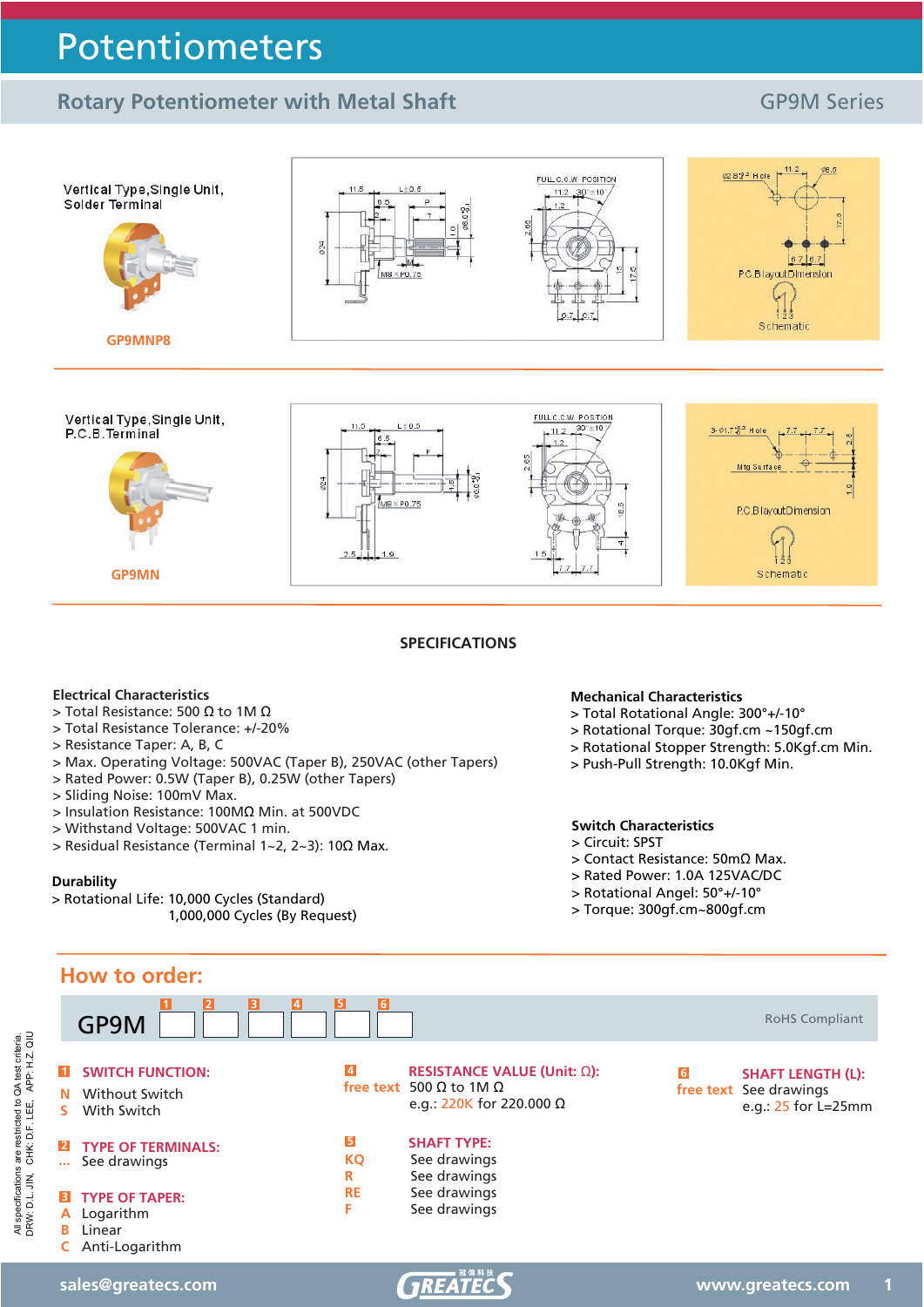## **Rotary Potentiometer with Metal Shaft** GP9M Series



FULLC.C.W. POSITION Vertical Type,Single Unit,<br>Solder Terminal  $L \pm 0.5$  $-112$  $30 + 10$ 11.5 @2.852 Hole  $1.2$ g w.  $4.25$  $25^{\circ}$ M8 × PO.75 P.C.BlayoutDimension  $-0.6$ Schematic **GP9MNP**



**Shaft Type:**

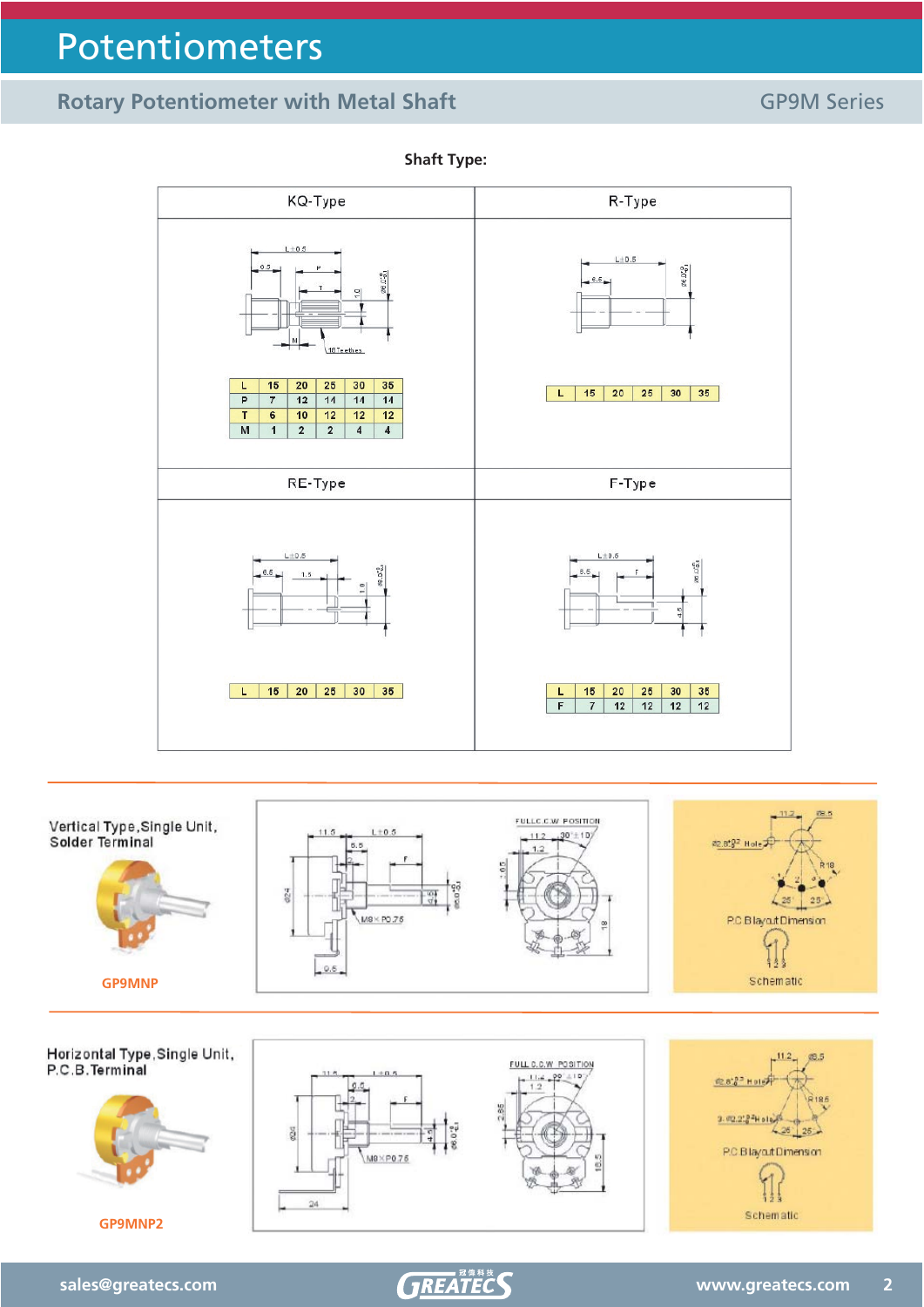## **Rotary Potentiometer with Metal Shaft** GP9M Series